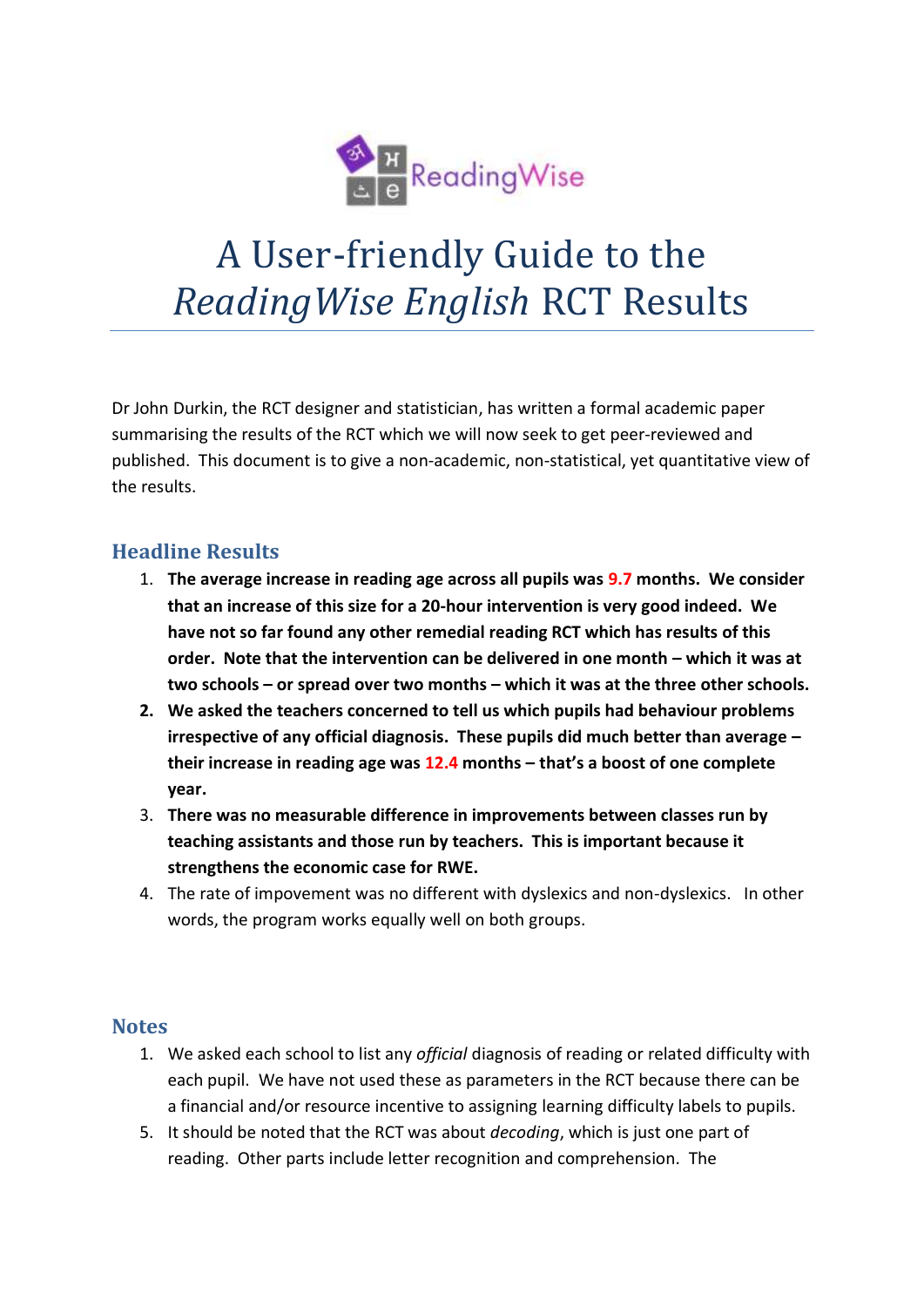*ReadingWise English* suite of programs addresses all these parts, but the only part of the program that was used in the RCT was that concerned with decoding. We only accepted pupils who had letter recognition across the full alphabet. We did not test comprehension because it is a separate skill. It should be noted that most standard reading tests combine decoding and comprehension which we believe to be unhelpful.

- 6. Our original design intended that we only include pupils of 6 years of age and upwards. We found that 5 year olds struggled with the computer skills needed and this impaired their learning. There was only one of these year 1 classes, and we excluded them from the study.
- 7. We used 4 different third party assessments pre and post, and discounted one of them – the GL NGRT test. This is an online test with audio prompts. We found that about one third of the pupils did not make any effort to answer the questions properly. Observedly, many pupils just kept pressing the NEXT button on the screen without answering the questions. This test is a combined decoding and comprehension test. We consider that it is not suitable for pupils at the low end of the reading scale ability.
- 8. We used Schonell and Burt tests because even though they are considered somewhat old fashioned now, they do specifically address only decoding, and they are easy to administer in a consistent fashion, and they are generally recognised in most English-speaking countries, and ReadingWise English is intended for all Englishspeaking countries. Most of the Schonell and Burt assessments were video'd for verification purposes.
- 9. As a general observation, it was very noticeable that the mood of the child when starting the tests made a big difference to their attention, motivation and eagerness to do the test. The mood of the pupils observedly changed from day to day and we predict that it had a significant effect on the results. The mood of the pupils anecdotally appeared to be dependent on
	- a. the emotional atmosphere of their home prior to departure for school in the morning;
	- b. interactions with other pupils between home and arriving in class;
	- c. the length of time between breakfast (if any) and assessment time. We are resolved to account for these factors in future assessments. It is arguable that most if not all other remedial reading RCTs have suffered from this problem as
	- we have not seen it described in the literature.
- 10. We started off all pupils on the same lesson plan. We soon found that in many cases, the pupils spent too long on the early lessons of RWE, which emphasised simple blends and short "trigger" words, and they needed to be moved up to later lessons which emphasised chunking of syllables and reading whole sentences. In the future, we will put the pupils on a lesson plan which is appropriate to their abilities.